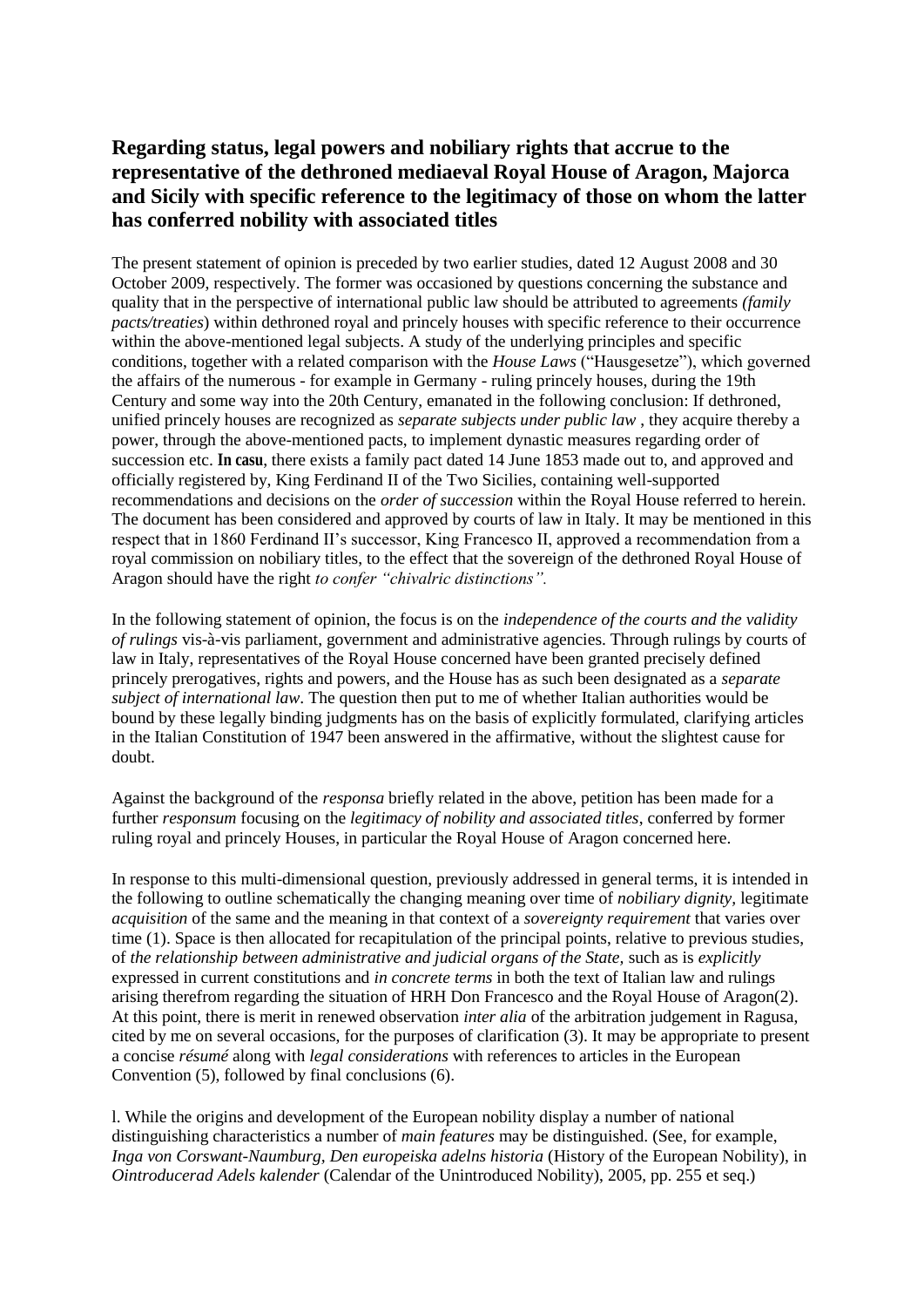Nobility (in the broad sense) was *de facto* bestowed as *naturally inherited* to the members of certain eminent *patrician* or *noble families* (Roman Empire and Nordic countries, respectively) but over time became associated with *personal contributions* in the form of cavalry service, through the provision, in times of war, of horsemen and horses to the country's ruler. A tax-exempt, worldly "*frälse*" (Nordic, approximately a class of "freed men") became established (in the case of Sweden, see King Magnus Ladulås and the Ordinance of Alsnö, 1280).

From the 16th Century onwards, ennoblement and the *privileges* arising therefrom (extended, but then gradually reduced and abolished) were based on military or civil/administrative services. Chivalric houses were established for assemblies and for registration of the estate of the nobility. The former "warrior nobility" was joined by a growing bureaucratic nobility and "court nobility". It shall be observed in the latter respect that the *court* - at least in Sweden - was for a considerable period into the 19th Centry regarded as a *central part of the State administration*. (For more on this point, see *Bramstång*, *Kungl. Maj:ts Ordens rättsliga status* (The Legal Status of His Majesty the King), in *Festskrift till Fredrik Sterzel (*Festschrift to Fredrik Sterzel*)*, 1999, Uppsala, p. 83 et seq., especially p. 91 et seq.)

The conferment of legitimate nobiliary dignity assuredly requires *qualifications* on the part of both conferrer and acquirer. In the above-mentioned work by Inga von Corswant-Naumburg (p. 257, it is asserted that the right to confer "genuine" nobility or nobiliary titles falls only to a *sovereign, such as a Head of State of a country.* Appended hereto is a list of the few European States that still confer nobility on individuals and in which *all* Heads of State hold their office through *monarchic orders of succession*. The restriction described emerges as in principle *non-negotiable*, irrespective of the fact that a president can *de facto* possess considerably greater powers than a ruling prince and in some cases can actually appear to act in an absolute or "sovereign" manner, in the most exaggerated sense of the word. Under the influence of the doctrines of separation of powers from the Age of Enlightenment, incidentally, the *prerequisite of sovereignity* in constitutions established later gradually became diluted.

Following this general introduction, the ability of dethroned monarchies to ennoble will be discussed under the following points, with the emphasis on the capacity of HRH Don Francesco to confer nobiliary dignity and associated titles on individual persons, who in their dealings with the dethroned Royal House have made themselves deserving thereof.

2. As was discussed in the statement of opinion dated 30 October 2009, a study of the Italian constitution in 1947 indicates that it - in common with its Swedish counterparts in 1809 and 1974 - is based on a *system of separation of powers or functions* rooted in the Age of Enlightenment. The independence and impartiality of courts relative to parliament, government and administration are emphasized in several articles.

"Judges are", states Art. 101, "subject only to the law". Art. 104 is unambiguously clear, thus: "The Judiciary is a branch that is *autonomous and independent of all other powers*" (my italics). Reference is furthermore made to Art. 113.

In the aforesaid statement of opinion, we look for comparison at Sweden's Instrument of Government, Section **11** and paragraphs indicated. The conclusion is *unambiguous and inevitable:* 

Court judgments with binding effect shall in their capacity of mandatory decrees and lines of action be *respected by parliament, government and subordinate administrative authorities;* particularly if they refer to civic freedoms and rights protected by the European Convention.

Attention will be drawn, in what follows immediately hereafter, to some points, relevant in the context, among those in the earlier response to the judgments concerned, through which HRH Don Francesco was granted precisely defined status as well as princely prerogatives, rights and powers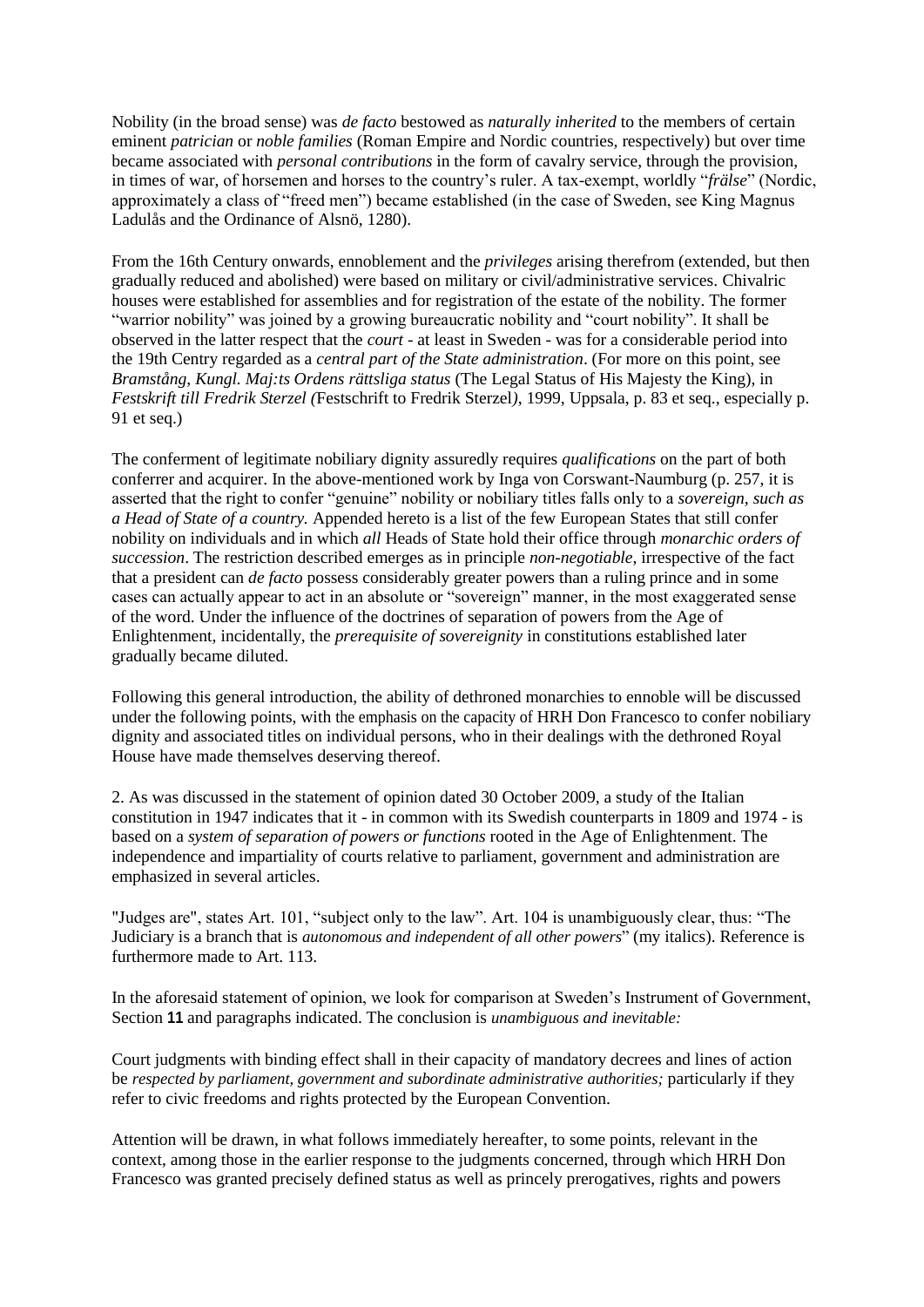specified in detail accruing to him under the *law of inheritance*.

3. In criminal law proceedings at the Court of Law in Bari, Italy, it was noted on the basis of a detailed historical and heraldic argument in a ruling of 13 March 1952 on U.Z.'s disputed claim of a ducal title conferred by representatives of the royal house concerned, that the *award* and *bearing* of this title was legally and legitimately irreproachable. In the ruling, emphasis was placed on "jus sanguinis" in the first-mentioned respect and the consequent "fons honorum", confirmed in 1860 by Francesco II of the Two Sicilies.

A subsequent ruling with in concreto significance was issued by the *Pistoia Court of Appeal* on 5 June 1964, wherein the right of representatives of the Royal House to confer legitimate nobiliary and honorary titles, as well as chivalric distinctions and decorations, was endorsed as a result of an action by representatives of the Royal House. The higher court ruling is carefully reasoned and documented, for example taking into account the family pact approved by Ferdinand II of the Two Sicilies and the papal approbation, as well as the in toto dormant *jus honorum* as a nobiliary right maintained by family tradition.

In the above-mentioned rulings, it was *explicitly* endorsed that the then representative in his capacity as head of name and arms of a *sovereign* dynasty (the Royal House of Aragon) had been entitled to confer nobiliary status in the capacity of heir and legitimate holder of the House's rights, including*jus honorum,* which had been maintained through family tradition and which *cannot become void as a result of dethronement.* 

Noteworthy in terms of content and timing in this connection is the arbitration judgment of January 2003 between the Higher Institute of Nobiliary Law and HRH Don Francesco by the Tribunale Ordinario di Ragusa, which was discussed in the aforesaid statements of opinion in 2008 and 2009. Certain vital aspects of the ruling will be recapitulated in brief in the following with regard to the issues *now* raised.

*Firstly*, Don Francesco is granted *the right, never renounced,* to designate himself *sovereign* and claim those *qualities and prerogatives* following from the title *that accrue to him through the right of inheritance,* the latter known as *jus majestatis* and *jus honorum*.

*Secondly*, an ability follows from this to confer *nobiliary titles*, with or without predicates, *coats of arms*, *honorific titles* and *chivalric distinctions* relating to hereditary dynastic orders.

*Thirdly*, the quality of a *subject of international law* and of *Grand Master of non-National Orders* is noted.

*Fourthly*, it is declared that the court ruling in question has an irrevocable character under Italian law.

*Fifthly*, and finally, reference is made on the issue of the geographical scope of the ruling to the *New York Convention* of 10 June 1958 concerning the recognition and enforcement of foreign arbitral awards, ratified by a large number of States, either without reservation or with qualifications. Italy and Sweden, among others, fall into the *former* category. As far as the *latter* category is concerned, it should be observed parenthetically that any reservations/qualifications that exist as to the scope *in concreto* of *this* convention are not sustainable, since the question centres on *personal rights* bestowed, backed by three legally binding rulings by courts in Italy and protected by the *universal* European Convention.

4. In the above points, a number of brief general observations have been made, against the background of earlier statements of opinion, regarding the requirements of sovereignty and legitimacy in ennoblement, the autonomous and authoritative position of courts in relation to other organs of the State in general and *in concreto;* in addition, relevant Italian court rulings have been summarized, in